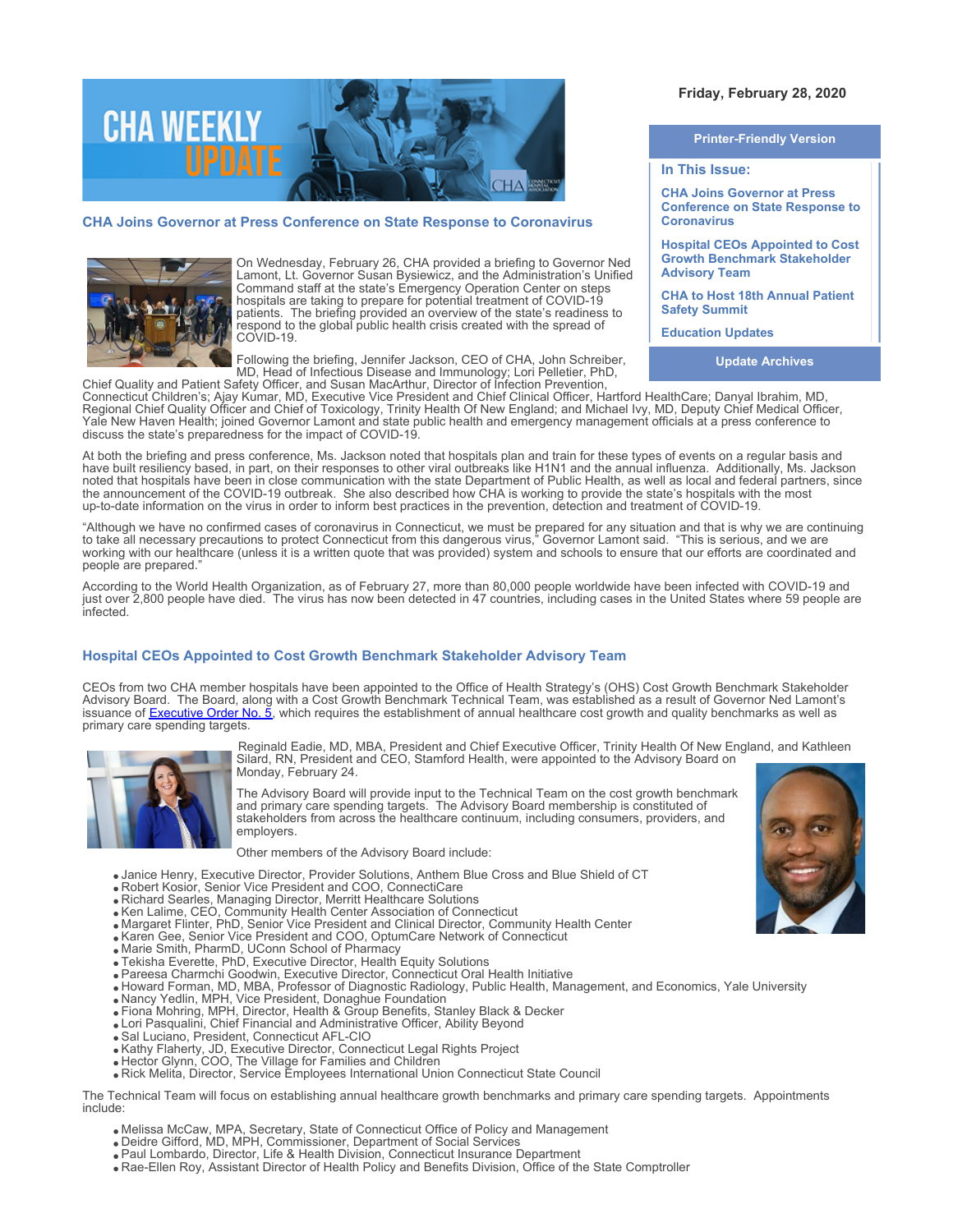- Rebecca Andrews, MD, American College of Physicians, Connecticut Chapter Governor
- Patricia Baker, President and CEO, Connecticut Health Foundation
- Zack Cooper, PhD, Associate Professor of Public Health and Economics, Yale University
- Paul Grady, Connecticut Business Group on Health
- Angela Harris, Chair of Phillips Health Ministry, Phillips Metropolitan CME Church
- Luis Pérez, President and CEO, Mental Health Connecticut

As noted, **Executive Order No. 5** directs OHS to establish statewide healthcare cost growth and quality benchmarks and a primary care spending target. Specifically, the order directs OHS to:

- Develop annual healthcare cost growth benchmarks by December 2020 for calendar years 2021-2025
- Set targets for increased primary care spending as a percentage of total healthcare spending to reach 10 percent by 2025
- Develop quality benchmarks across all public and private payers beginning in 2022, including clinical quality measures, over/under utilization measures, and patient safety measures
- Monitor and report annually on healthcare spending growth across public and private payers
- Monitor accountable care organizations and the adoption of alternative payment models

Both groups will convene in the next month to begin discussion on their charters and governing bylaws.

## **CHA to Host 18th Annual Patient Safety Summit**

CHA will host its 18th annual *Patient Safety Summit,* which will focus on resilience and high reliability. The full-day program will be held at CHA on Friday, April 3, 2020, from 9:00 a.m. - 4:00 p.m. Please register [here](https://cthosp.org/eventcalendar/index.cfm?action=register&date=43924&id=853).

The Summit will begin with a presentation by Tanya Lord, a Patient Advocate whose son died after a tonsillectomy.

Michael A. Rosen, MA, PhD, Assistant Professor at the Armstrong Institute for Patient Safety and Quality at the Johns Hopkins University School of Medicine, will present the keynote.

The Summit will also include presentations on Emergence Theory, a new approach to patient safety, and the role resilience plays in both patient safety and worker safety.



#### **Education Updates**

**MACRMI Simulation Training** Wednesday, March 11, 2020 9:00 a.m. - 3:30 p.m. **[View Brochure](https://cthosp.org/eventcalendar/uploads/HIIN%20MACRMI%20Brochure%20March2020.pdf) | [Event Registration](https://cthosp.org/eventcalendar/index.cfm?action=register&date=43901&id=850)** 

The Massachusetts Alliance for Communication and Resolution following Medical Injury (MACRMI) will conduct simulation training for disclosure and apology as part of CHA's Communication and Resolution Program Collaborative.

*The program is being presented as part of the Partnership for Patients HIIN educational series.*

**The Basics of Budgeting** Thursday, March 19, 2020 9:00 a.m. - 3:00 p.m. **[View Brochure](https://cthosp.org/eventcalendar/uploads/Budgeting%20p1_Brochure.pdf) | [Event Registration](https://cthosp.org/eventcalendar/index.cfm?action=register&date=43909&id=859)** 

Skills in planning and budgeting are essential if managers are to achieve the institution's mission and contribute to "bottom-line" results, particularly in an environment of chronic federal and state underfunding. This member-requested management development program, part one of a two-part series, provides managers with an introduction to budgeting concepts, including calculating the volume budget and a revenue budget, tools to develop staffing plans and salary and supply budgets, and information on how best to handle capital and equipment requests.

Bill Ward, a popular and dynamic lecturer on financial management in healthcare, will present this program.

**Improving Hospital Operating Efficiency** Friday, March 20, 2020 9:00 a.m. - 3:00 p.m. **[View Brochure](https://cthosp.org/eventcalendar/uploads/Imp%20Hosp%20Eff_Brochure.pdf) | [Event Registration](https://cthosp.org/eventcalendar/index.cfm?action=register&date=43910&id=860)** 

Improving Hospital Operating Efficiency will demonstrate how improvements in efficiency can enhance both clinical outcomes and business results. Participants will learn what efficiency is and is not, along with a three-part approach focused on balanced productivity, proactive cost management, and aggressive management of throughput.

Bill Ward, a popular and dynamic lecturer on financial management in healthcare, will present this program.

**Professionals and Social Media Webinar** Monday, March 23, 2020 3:00 p.m. - 4:00 p.m. **[View Brochure](https://cthosp.org/eventcalendar/uploads/Professionals%20and%20Social%20Media%20Webinar%20Brochure.pdf) | [Event Registration](https://cthosp.org/eventcalendar/index.cfm?action=register&date=43913&id=869)** 

In pursuit of professionalism and high reliability, what role does social media play? Team members understand the potential benefits and risks associated with social media use in the medical workplace and conduct themselves professionally. Addressing the challenges associated with social media use requires the right people, process, and systems to promote early identification and interventions to promote best practices. The webinar will focus on developing reliable and successful approaches to address clinical team members who model disrespect toward patients, families, and fellow medical team members including unprofessional use of social media.

**Staff to Management: Starting the Transition** Tuesday, March 24, 2020 9:00 a.m. - 3:00 p.m. **[View Brochure](https://cthosp.org/eventcalendar/uploads/Staff%20to%20Mgmt%201_Brochure.pdf) | [Event Registration](https://cthosp.org/eventcalendar/index.cfm?action=register&date=43914&id=861)** 

Making the transition from staff person to supervisor/manager is a significant step. Transitioning from individual contributor to being effective

in a leadership role is far more challenging and complicated than ever before and requires the ability to use the tools of diplomacy,